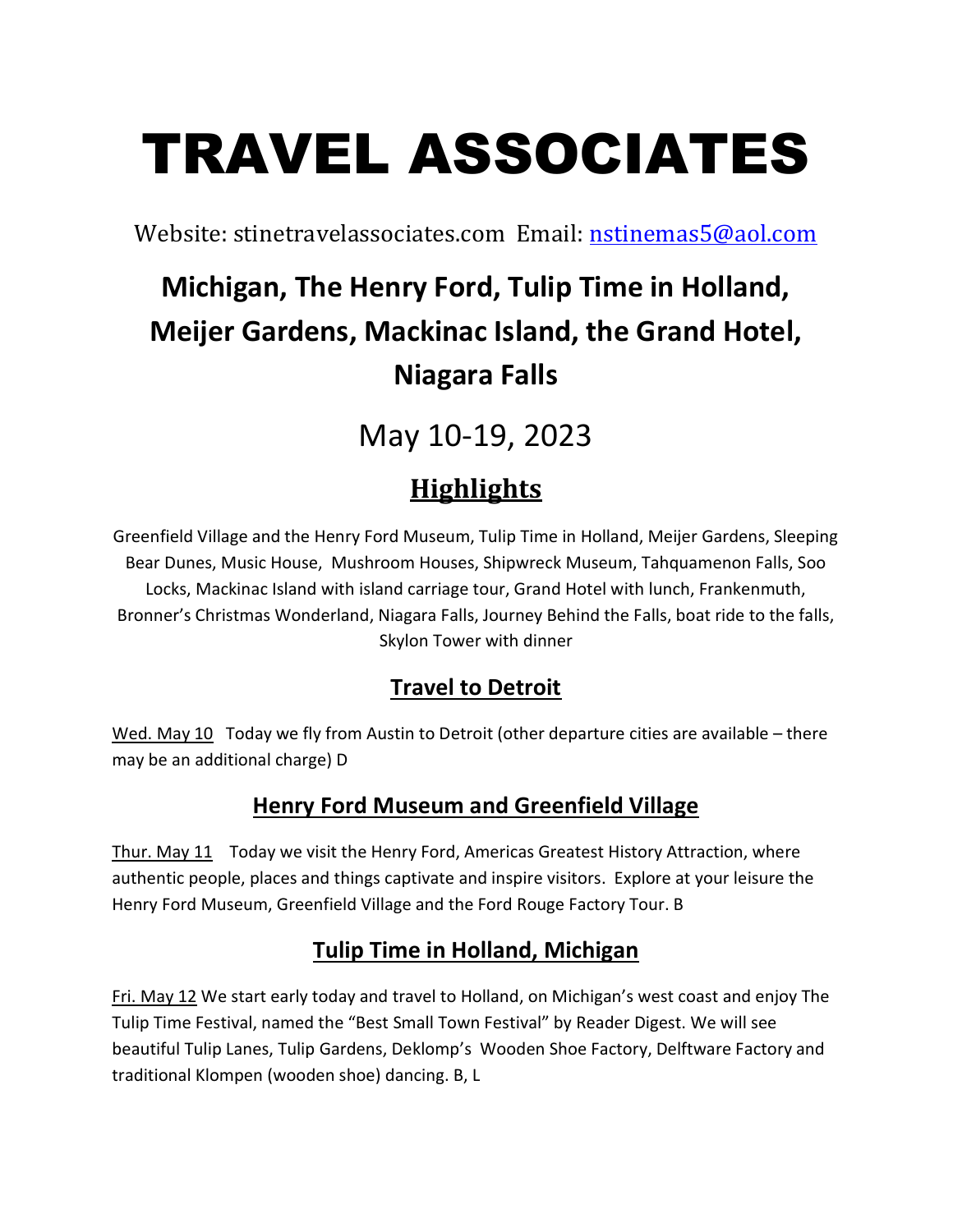#### Dune Scotter Ride or Fredrick Meijer Gardens, Sleeping Bear Dunes

Sat. May 13 We visit Meijer Gardens and Sculpture Park this morning (meijergardens.org). Meijer Gardens features Michigan's largest tropical conservatory; five indoor gardens, outdoor gardens, nature trails and boardwalk. We have a tram tour of the gardens. If Dune Scotter Rides are operating we will do the dune ride. After lunch we continue north to Sleeping Bears Dunes National Lakeshore on Lake Michigan B

#### Music House, Charlevoix, Petoskey, Saint Ignace

Sun. May 14 We begin our day at the Music House Museum, a unique collection of instruments that provide guests with a walk through history, artistry and engineering of automated music. We travel along Grand Traverse Bay and through the beautiful resort towns of Charlevoix to see The Mushroom Houses and Petoskey. We cross "The Mighty Mac" to Saint Ignace, our home for the next 3 nights. B

#### Shipwreck Museum, Tahquamenon Falls, Soo Locks

Mon. May 15 We explore Michigan's Upper Peninsula today. We travel along Lake Superior to Whitefish Point and the Shipwreck Historical Museum. Beautiful Tahquamenon Falls State Park is home to Michigan's largest waterfall. We complete our day with a visit to the World Famous Soo Locks. B

#### Mackinac Island Carriage Tour, Grand Hotel with lunch

Tues. May 16 Step back in time today and experience an unhurried day on Mackinac Island where transportation is limited to horse-drawn carriages and bicycles. After an island carriage tour we enjoy lunch at the Grand Hotel. There is time to explore the magnificent Grand Hotel and browse the islands interesting shops. No island visit is complete without a taste of Mackinac Island Fudge. B, L

#### Frankenmuth, Bronner's Christmas Wonderland

Wed. May 17 We head south this morning through the beautiful woodlands of lower Michigan. We stop in Frankenmuth, a beautiful German town known for shopping, restaurants and Bronner's Christmas Wonderland. We cross the Blue Water Bridge into Canada and travel to Sarnia, Ontario for the night. B